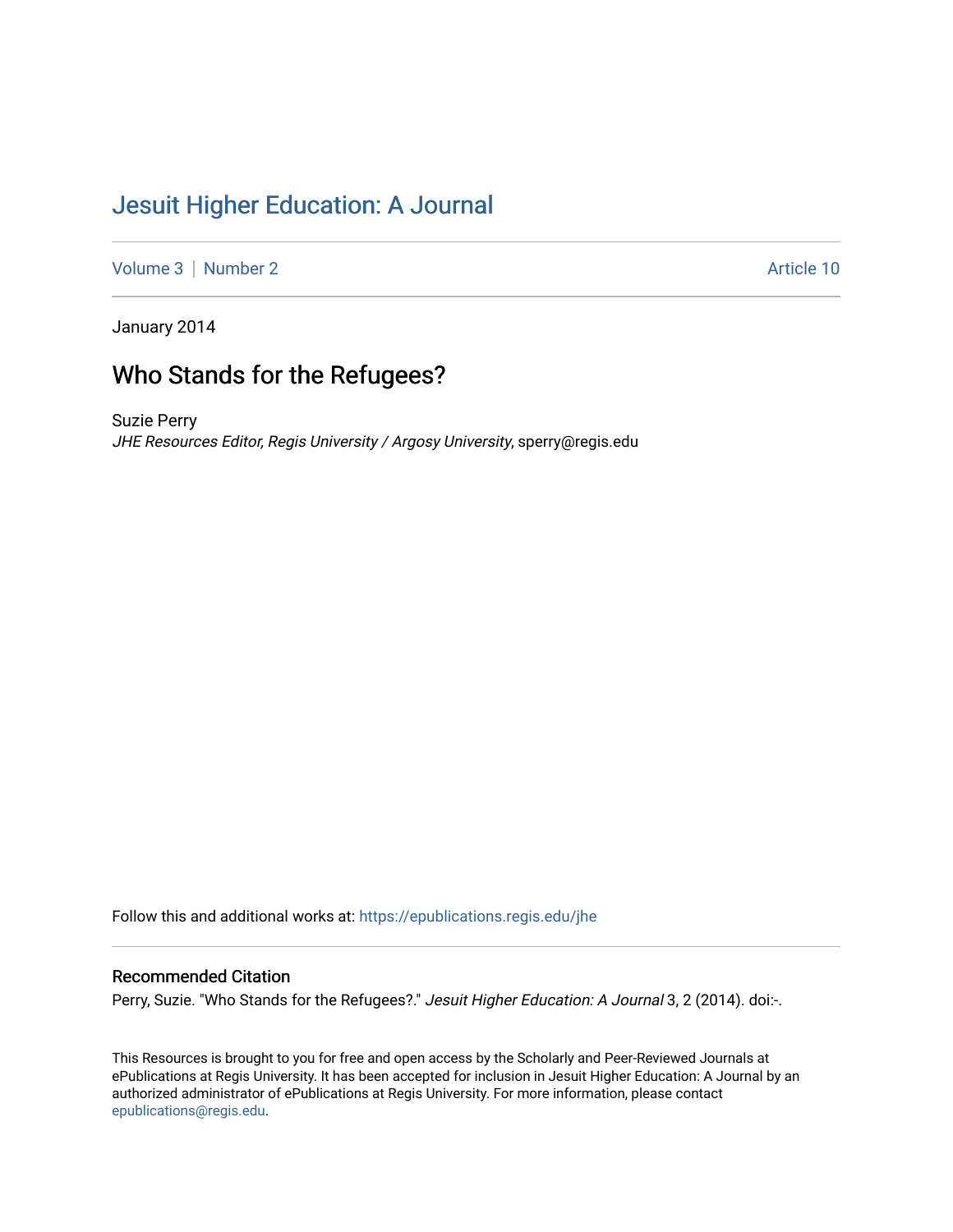### **Who Stands for the Refugees?**

Suzanne M. Perry JHE Resources Editor Regis University sperry@regis.edu

In a world of increasing conflict, senseless barbarism, and crimes against humanity, who stands for the refugees? Among the many providing aid, the Jesuit Refugee Service (JRS) is a stand-out for its longevity, variety of services and reach to over 35 countries globally.

JRS was first introduced in 1980 by Father Pedro Arrupe, then Superior General of the Society of Jesus, who was appalled by the circumstances of the Vietnamese boat people. He called on the Jesuits "to bring at least some relief to such a tragic situation." The mission and functions of JRS are chronicled on their remarkable website, en.jrs.net/accompaniment , which is available in English, French, Spanish, and Italian.

The mission of the Jesuit Refugee Service is to: "accompany, serve and advocate for the rights of refugees and other forcibly displaced persons. As a Catholic organization and a work of the Society of Jesus (Jesuits), JRS is inspired by the compassion and love of Jesus for the poor and excluded."

Springing from this theme is a comprehensive network of related links, each extensive and detailed. For example, under the heading of MultiMedia, refugee students and their parents tell their stories. The Voices tab opens a vast treasury of film clips from refugees who hail from Jordan, Lebanon, Panama, Kenya, Italy, Columbia, Syria, Jordan, Turkey, Thailand, Indonesia, Uganda, Malawi, France, Democratic Republic of the Congo, South Sudan, Ethiopia, Phillipines, Cambodia, Rwanda, Burundi, Ukraine, Timor Leste, Malta, South Africa, and Venezuala. The length and geographical diversity of this list demonstrates the reach of the Jesuit Refuge Service.

JRS recognizes the human dignity in refugees through its accompaniment:

"Our close and direct contact with people, our presence with them... lets us understand their real needs", said Fr Bernard Arputhasamy SJ, former JRS Asia Pacific Director.

He states, "To accompany means to be a companion. We are companions of Jesus, so we wish to be companions of those with whom he preferred to be associated, the poor and the outcast. It is practical and effective action. Not infrequently, accompaniment is a way of offering protection, and 'internationalising' a situation. The presence of an international team can sometimes prevent attacks on refugees. Moreover, presence can be a sign, that a free person chooses willingly and faithfully to accompany those who are not free, who have no choice about being there. This is itself a sign, a way of eliciting hope."

The International Campaign to Stop Rape and Gender Violence in Conflict section of the JRS website establishes that accompaniment is of particular urgency for the women in refugee camps who often continue to find themselves marginalized, sexually abused, and without adequate healthcare. The Jesuits and volunteers serving in the camps provide hope and service to these women.

The JRS is increasingly attending to the higher education needs of refugees. A report from Rome on September 22, 2014 indicates that "For the second consecutive year, refugee students in camps in Kenya and Malawi will graduate from an online Liberal Arts Diploma program managed by Jesuit Refugee Service and Jesuit Commons: Higher Education on the Margins (JC:HEM). The Diploma in Liberal Arts – a three-year full time programme – is awarded by Regis, a Jesuit University in the US state of Colorado. The curriculum includes on-line undergraduate courses contributed by nearly 50 Jesuit Universities." [Resource Editor's note: the Executive Editor of this Journal, Dr. Marie Friedemann, was in on the ground floor of JC:HEM and continues to